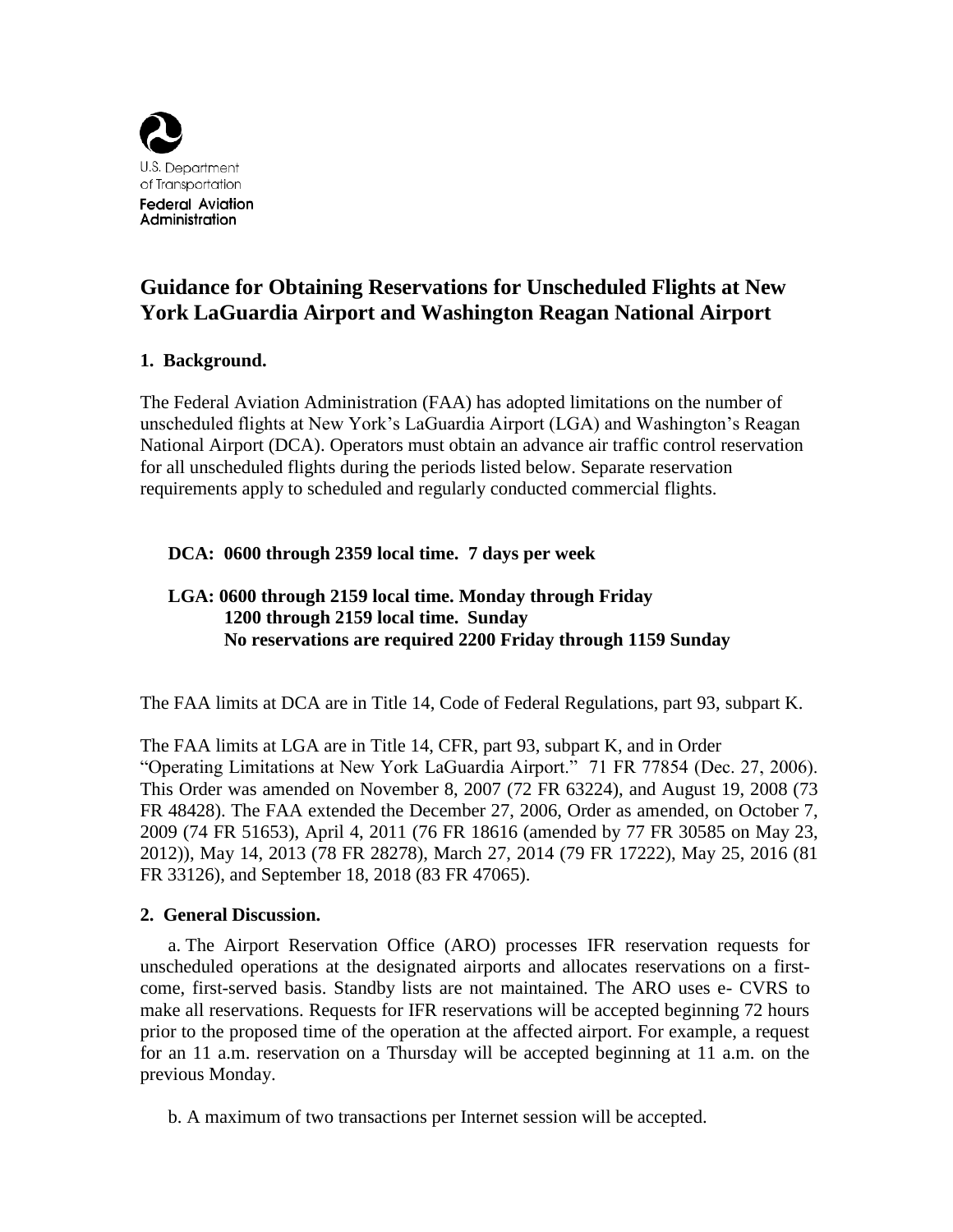c. E-CVRS does not provide reservations according to the exact planned departure/arrival time. Reservations are allocated for an operation within the applicable hourly or half-hourly time period, e.g., a reservation for the 2000-hour may be used anytime from 2000 through 2059; a reservation made for the 2000-half-hour would be valid 2000-2029.

d. A reservation does not ensure against traffic delays, nor does it guarantee arrival and/or departure within the allocated period. A new reservation is not required if the aircraft has an ATC delay. However, the operator's original planned flight time excluding any ATC delay is expected to be within the allocated period.

e. A reservation is required prior to takeoff for an IFR operation to or from a designated airport. A reservation is not an ATC clearance and does not constitute permission to operate if additional limitations or procedures are required by NOTAM, security, or other regulations.

#### **3. Obtaining an IFR Reservation.**

- a. An IFR reservation can be obtained through the Internet at [http://www.fly.faa.gov/ecvrs.](http://www.fly.faa.gov/ecvrs)
- b. When requesting an IFR reservation, the following information is required:
	- (1) Name of airport;
	- (2) Date and hour (UTC) of proposed operation;
	- (3) Aircraft three-letter identifier and flight number or aircraft tail number used for ATC communications;
	- (4) Aircraft type designator (ICAO approved); and
	- (5) Origin/destination airport before/after the controlled airport.
- c. If the requested reservation time is not available, e-CVRS will offer the closest time before and after the requested time.
- d. The ARO must be advised whenever reservation information changes. Changes and cancellations should be made via e-CVRS. The following information is needed to change or cancel a reservation:
	- (1) Aircraft three-letter identifier and flight number or aircraft tail number;
	- (2) Airport for which the reservation was made;
	- (3) Date and time (UTC) of the reservation and
	- (4) Reservation number
- e. Internet Web-based Interface. The e-CVRS reservation system includes a webbased interface. The Internet option is intended to provide a fast, user-friendly environment for making slot reservations and other related transactions. The Internet address [http://www.fly.faa.gov/ecvrs.](http://www.fly.faa.gov/ecvrs) Please contact the TFM Help Desk with questions or comments regarding problems using the web-based interface at (609) 485-9601.